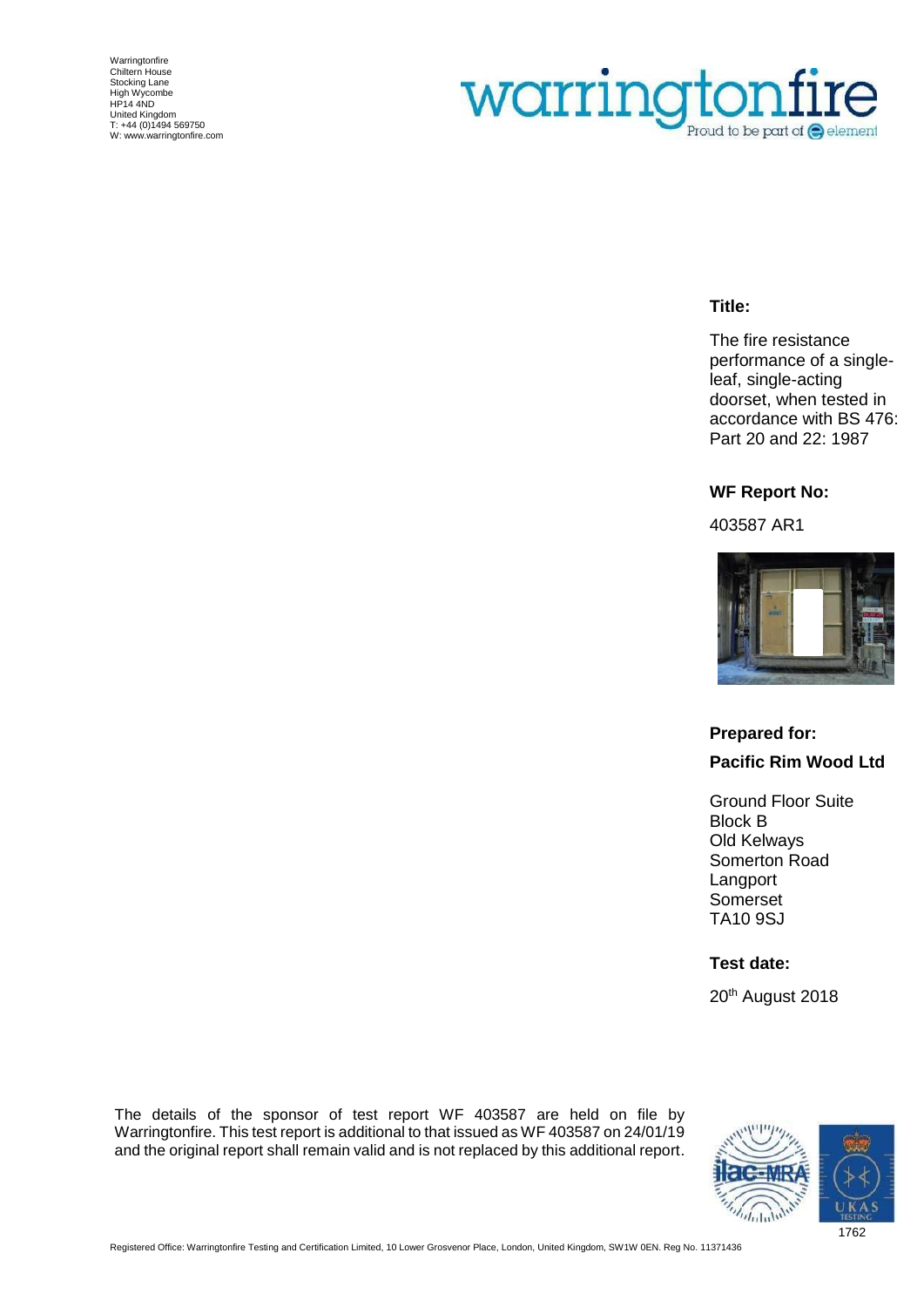## **Contents**

# Page No

| 1 |                                                                          |  |  |  |  |  |  |
|---|--------------------------------------------------------------------------|--|--|--|--|--|--|
| 2 |                                                                          |  |  |  |  |  |  |
|   | 2.1                                                                      |  |  |  |  |  |  |
|   | 2.2                                                                      |  |  |  |  |  |  |
|   | 2.3                                                                      |  |  |  |  |  |  |
|   | 2.4                                                                      |  |  |  |  |  |  |
| 3 | Description of Construction (Refers to Figures 1 to 4 of the Appendix) 5 |  |  |  |  |  |  |
| 4 |                                                                          |  |  |  |  |  |  |
| 5 |                                                                          |  |  |  |  |  |  |
|   | 5.1                                                                      |  |  |  |  |  |  |
|   | 5.2                                                                      |  |  |  |  |  |  |
|   | 5.3                                                                      |  |  |  |  |  |  |
|   | 5.4                                                                      |  |  |  |  |  |  |
|   | 5.5                                                                      |  |  |  |  |  |  |
|   | 5.6                                                                      |  |  |  |  |  |  |
| 6 |                                                                          |  |  |  |  |  |  |
|   |                                                                          |  |  |  |  |  |  |
|   |                                                                          |  |  |  |  |  |  |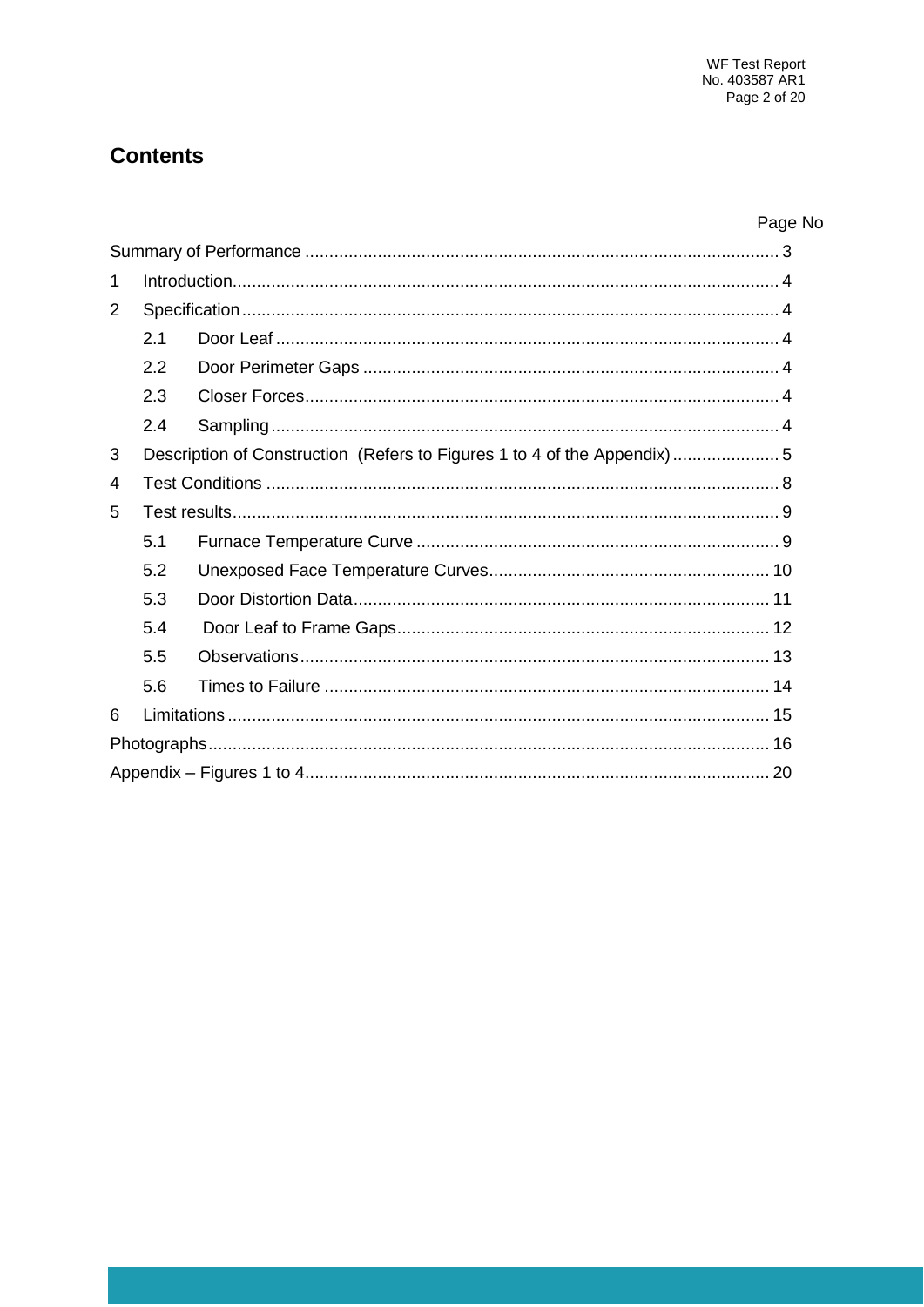## **Summary of Performance**

The following performance was achieved from the specimen tested. Full details of the testing and specimen construction are described in the report.

| <b>Results:</b><br>Fire resistance test in | Times to failure:                                          |                   |                              |  |
|--------------------------------------------|------------------------------------------------------------|-------------------|------------------------------|--|
| accordance with<br>BS476: Part 20/22: 1987 |                                                            | <b>Integrity</b>  | 47 (forty seven)<br>minutes* |  |
|                                            |                                                            | <b>Insulation</b> | 47 (forty seven)<br>minutes* |  |
|                                            | * No failure at the termination of the test at 47 minutes. |                   |                              |  |

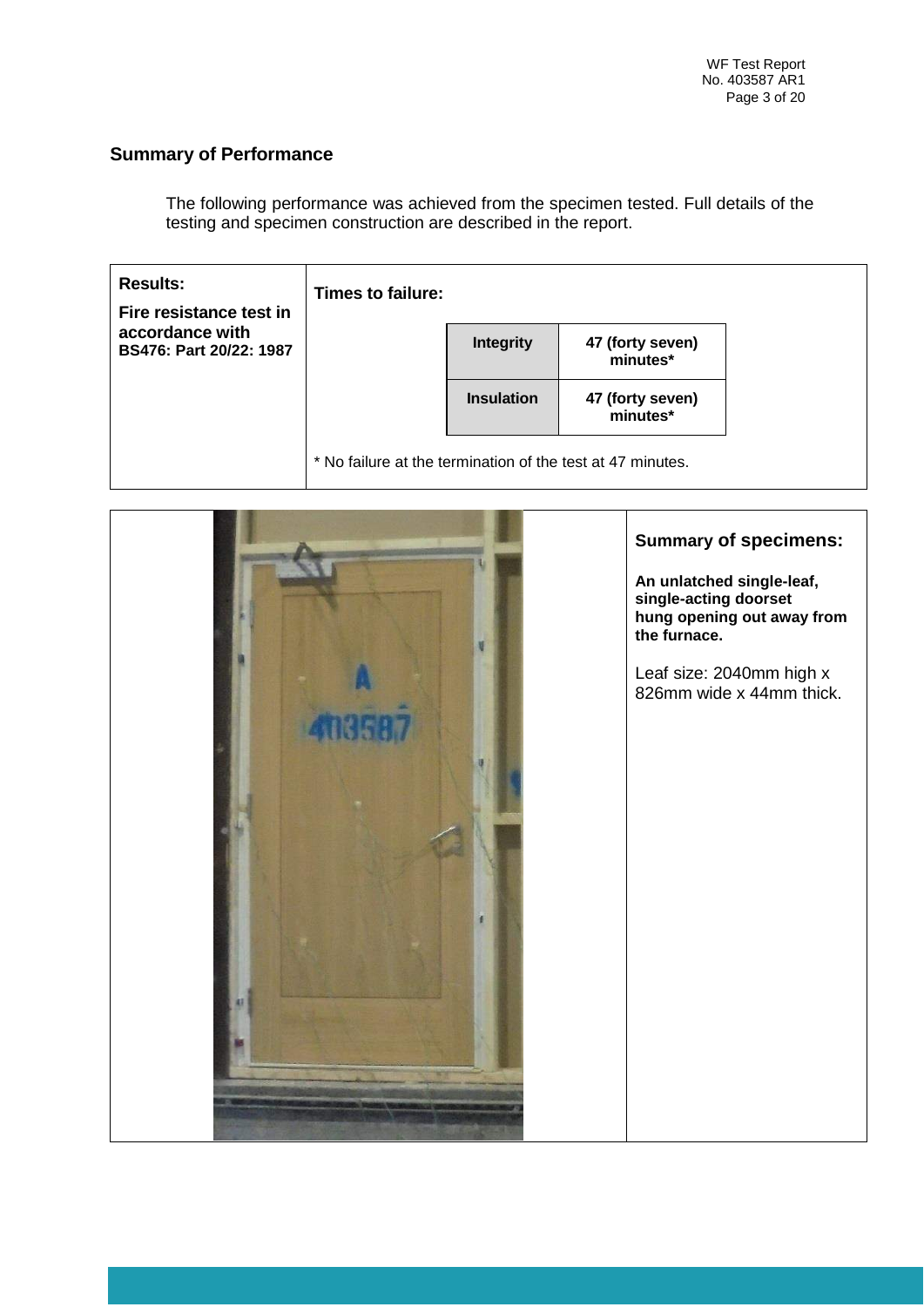#### **1 Introduction**

The doorset was manufactured and supplied for test by the client and delivered during August 2018. Warringtonfire constructed a plasterboard clad timber stud supporting construction and at request of the client, installed the specimen into the wall.

#### **2 Specification**

Details of the specimen are shown in the Appendix.

#### **2.1 Door leaf**

The leaf measured 2040mm high x 826mm wide x 44mm thick. The doorset was hung to open out away from the furnace*.* The result of this test was obtained from a doorset fitted with a latch which was disengaged for the test.

#### **2.2 Door perimeter gaps**

The gaps between the edge of the door and frame were measured prior to test. A total of 12 readings were taken. The measurements (in mm) are given in Section 5.4 of the report.

#### **2.3 Closer forces**

Measured in accordance with FTSG Resolution No 63.

| Opening force (Nm) | Closing force (Nm) |
|--------------------|--------------------|
| 37                 | 21                 |

#### **2.4 Sampling**

Warringtonfire was not involved in factory sampling of the components used for the specimens subject to this report.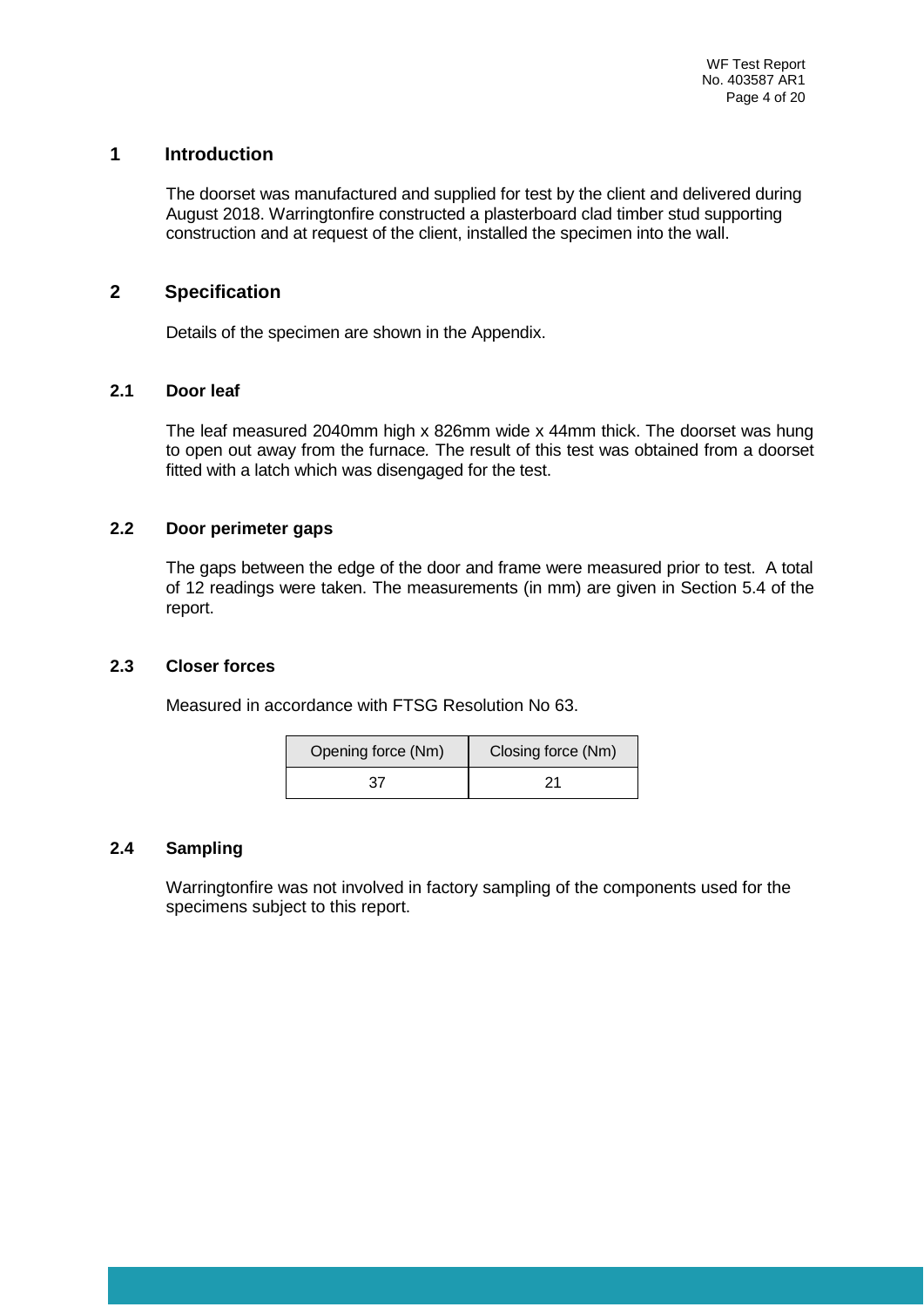### **3 Description of Construction (Refers to Figures 1 to 4 of the Appendix)**

## **Leaf – stated as produced from a Pacific Rimwood Flamebreak 430 doorblank**

|                            |          | Species/type                                                                                              | Dimensions (mm)                                                         | Density<br>(kg/m <sup>3</sup> ) | Moisture<br>(% w/w) | Key to<br>figures |
|----------------------------|----------|-----------------------------------------------------------------------------------------------------------|-------------------------------------------------------------------------|---------------------------------|---------------------|-------------------|
| <b>Stiles</b>              |          | <b>Mixed Tropical</b><br>Hardwood*                                                                        | 36 thick x 35 deep<br>incorporating a 9<br>x 9 tongue into<br>the core* | 480*                            |                     |                   |
| $Rail - top and$<br>bottom |          | <b>Mixed Tropical</b><br>Hardwood*                                                                        | 36 thick x 35 deep<br>incorporating a 9<br>x 9 tongue into<br>the core* | 480*                            |                     | 2                 |
| Core                       |          | Parasorianthes<br>Falcateria/Albisia<br>Falcate in 3 layers<br>of lamels laid in<br>alternate directions* | 12 thick each<br>layer – grooved to<br>accept the stiles<br>and rails*  | $140 -$<br>360*                 |                     | 3                 |
| Facings                    |          | Veneer Plywood*                                                                                           | 4 thick*                                                                | $520 -$<br>610*                 | 10.5                | 4                 |
| Lippings - all edges       |          | Sapele*                                                                                                   | 6 thick*                                                                | 640*                            |                     | 5                 |
| Adhesive                   | Lippings | Technomelt<br>Polyurethane<br>Resin*                                                                      |                                                                         |                                 |                     |                   |

\* Stated by client, not verified by laboratory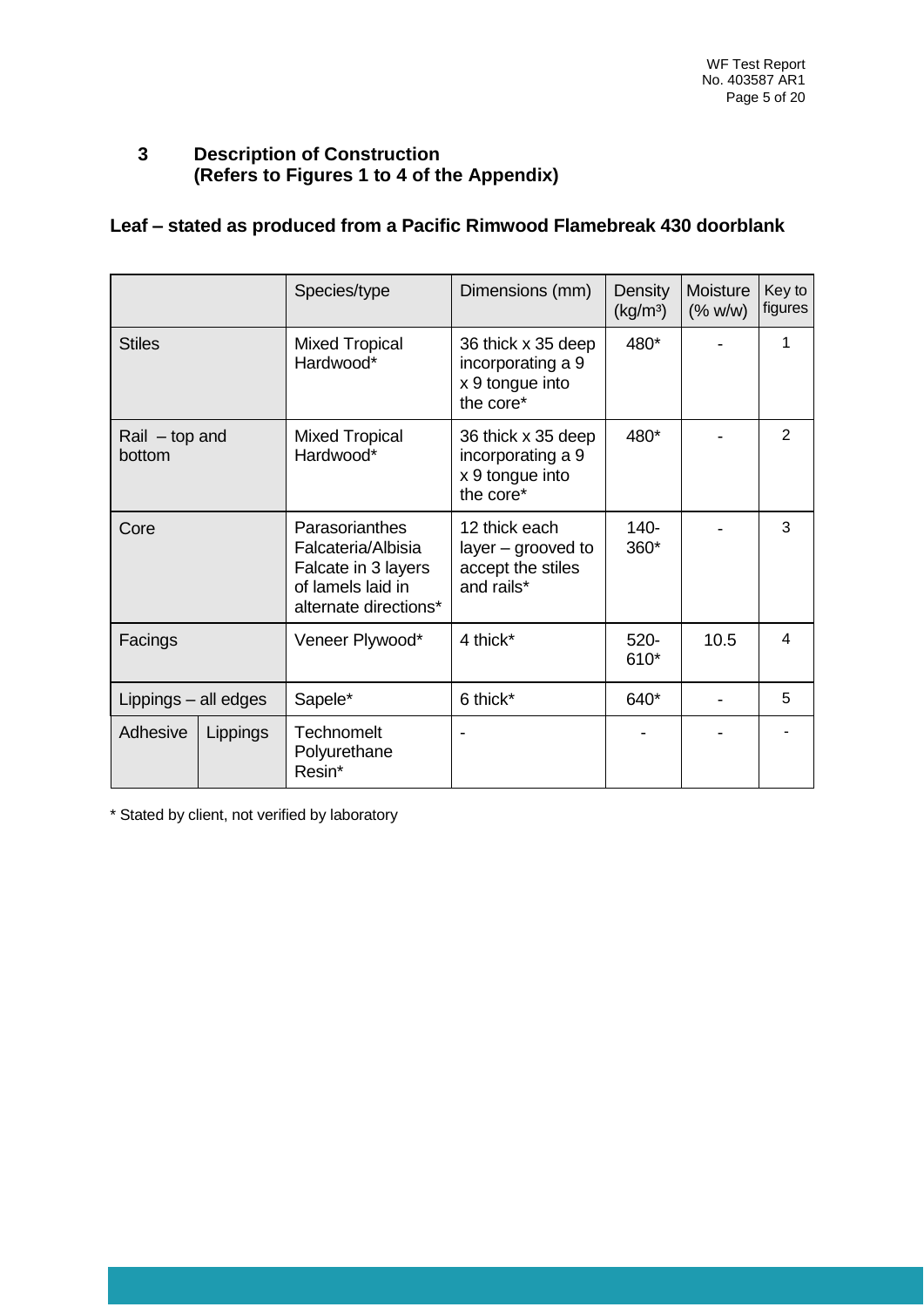#### **Frame**

|                                                             | Species/type                                                                                                                     | <b>Dimensions</b><br>(mm)                                                                                                            | Densit<br>y<br>(kg/m <sup>3</sup> ) | Moisture<br>(% w/w) | Key to<br>figures |
|-------------------------------------------------------------|----------------------------------------------------------------------------------------------------------------------------------|--------------------------------------------------------------------------------------------------------------------------------------|-------------------------------------|---------------------|-------------------|
| Head and jambs                                              | European Redwood*                                                                                                                | 32 thick x 95<br>deep*                                                                                                               | $510*$                              | 7.9                 | 6                 |
| Stops - planted<br>(pinned)                                 | European Redwood*                                                                                                                | 32 wide x 12<br>high*                                                                                                                | $510*$                              | 8.9                 | $\overline{7}$    |
| Frame jointing<br>details                                   | Half lapped - screwed                                                                                                            | $10 \times 95$ mm with<br>2No. 75 x 5mm<br>screws per joint*                                                                         |                                     |                     |                   |
| Frame to supporting<br>construction fire<br>stopping detail | Tightly packed rock mineral<br>fibre capped with Sealed Tight<br>Solutions ST88 intumescent<br>acrylic mastic                    | 7-19mm wide x<br>10mm deep on<br>both faces<br>(mastic<br>dimensions only,<br>mineral fibre<br>remains full<br>depth of the<br>void) |                                     |                     |                   |
| Frame to supporting<br>construction fixing<br>details       | 4No. steel wood screws per<br>jamb with Broadfix<br>Polypropylene plastic packers<br>at fixing points for full depth of<br>frame | Ø5 x 100 long<br>At 600-800mm<br>centres*                                                                                            |                                     |                     |                   |
| Architrave                                                  | European Redwood                                                                                                                 | 45 wide x 18<br>high                                                                                                                 | $510**$                             | 7.7                 |                   |
| Threshold                                                   | <b>Promat Supalux</b>                                                                                                            | 9 thick                                                                                                                              |                                     |                     |                   |

\* Stated by client, not verified by laboratory \*\* Nominal Density – TRADA Timber Database

## **Intumescent and sealing materials**

|                 |                   | Make/type                                                          | Size (mm)     | Location                                                    | Key to<br>figures |
|-----------------|-------------------|--------------------------------------------------------------------|---------------|-------------------------------------------------------------|-------------------|
| Leaf edge       |                   | None fitted                                                        |               |                                                             |                   |
| Frame<br>reveal | Head and<br>jambs | <b>Sealed Tight Solutions</b><br>STS154FO plain intumescent strip* | $15 \times 4$ | Fitted 15mm from the<br>opening face in the<br>frame reveal | 8                 |
| Perimeter seal  |                   | Sealed Tight Solutions STS1009                                     | $11 \times 5$ | Fitted to the upstand of<br>the stop                        | 9                 |

\* Stated by client, not verified by laboratory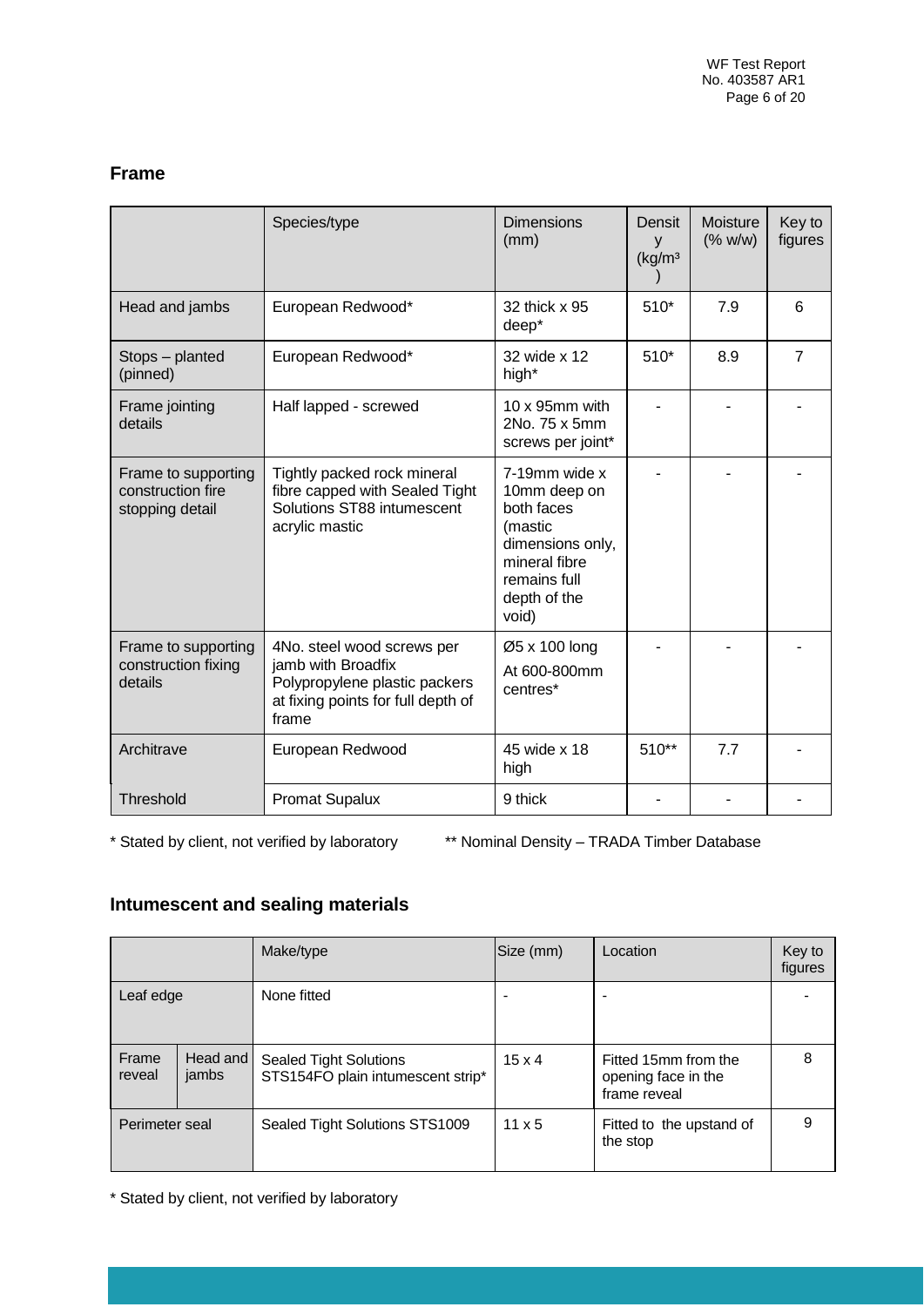|                              | Make/type         | Size (mm) | Location                                             |
|------------------------------|-------------------|-----------|------------------------------------------------------|
| Around hinges                | Fully interrupted |           | Hinge blade fully interrupts seal<br>in frame reveal |
| Under hinge blade            | None fitted       |           | ۰                                                    |
| Encasing lock/<br>latch body | None fitted       |           |                                                      |
| Around latch keep            | Fully interrupted |           | Latch keep fully interrupts seal in<br>frame reveal  |
| Under latch keeps            | None fitted       |           | -                                                    |

## **Intumescent interruptions and additional hardware protection**

\* Stated by client, not verified by laboratory

#### **Hardware – both doorsets**

|                          | Make/type                                                                       | Size (mm)                                                  | Location                                                                             | Key to<br>figures |
|--------------------------|---------------------------------------------------------------------------------|------------------------------------------------------------|--------------------------------------------------------------------------------------|-------------------|
| <b>Hinges</b>            | 3No. Jedo 102 bearing<br>butt type hinge - stainless<br>steel construction      | $102 \times 31 \times 3^*$<br>(blade size)                 | Fitted 150mm, 940mm<br>and 1735mm from the<br>head of the leaf                       | 10                |
| Closer                   | Synergy s 800 EN 2-5<br>overhead type door<br>closer*                           | $236 \times 60$<br>(footprint)*                            | Surface fitted on the<br>unexposed face as per<br>the manufacturer's<br>instructions | 11                |
| Lock/latch<br>disengaged | Herbine steel mortice<br>latch/lock with<br>eurocylinder with thumb<br>turn     | 235 x 24<br>(forend size)<br>165 x 88 x 16*<br>(case size) | Latch nib fitted 975-<br>980mm from the bottom<br>of the leaf                        | $12 \overline{ }$ |
|                          | Hoppe Arrone AR8100*                                                            | $170 \times 40$<br>(keep size)                             |                                                                                      |                   |
| Furniture                | Steel lever type handle<br>and lock escutcheon<br>Instinct Hardware IH<br>1912* | Ø51<br>(rose size)                                         | Fitted appropriate to the<br>centre lock/latch                                       | 13                |

\* Stated by client, not verified by laboratory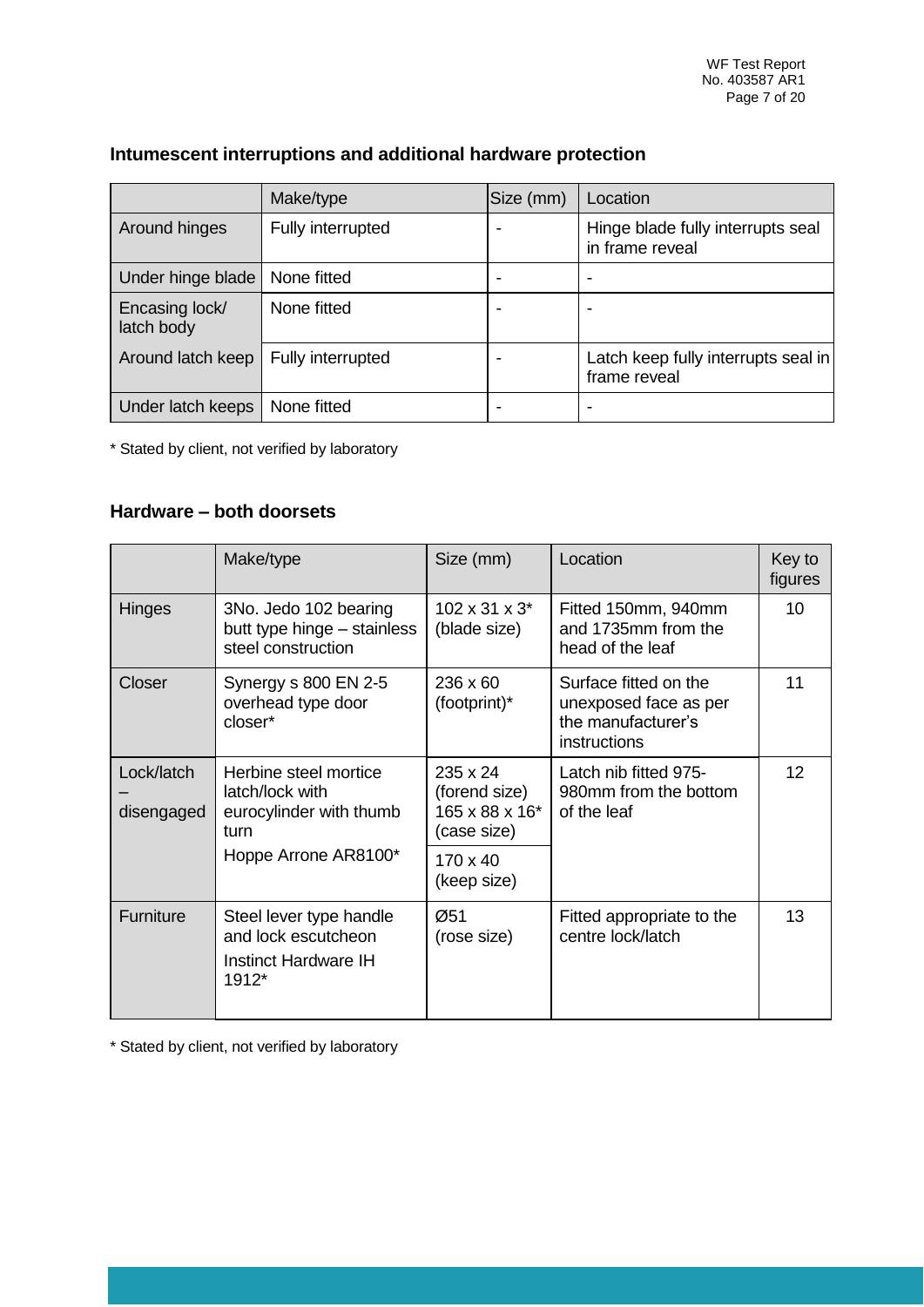#### **4 Test Conditions**

Where areas of the test specification are ambiguous or open to interpretation the Fire Test Study Group Resolutions No's 51, 63, 70, 71, 72 and 78 have been followed (further specific details are available on request). These Resolutions provide basis of common agreements between the fire test laboratories which are members of this Group.

The ambient temperature of the test area at commencement of test was  $20^{\circ}$ C.

After the first 5 minutes of the test, the furnace pressure was maintained such that it complied with the requirements of BS 476-20:1987 clause 3.2.2 (including allowance for transient occurrences in line with clause 12 (L)) at -4.25  $\pm$  2 Pa with respect to atmosphere, at a point 0.5m from the notional floor level, equating to 0 Pa at a point 1m above the notional floor level.

The furnace was controlled to follow the temperature/time relationship specified in BS 476: Part 20: 1987, using the average of nine thermocouples suitably distributed within the furnace. The temperatures recorded are shown graphically in Section 5.1.

The temperature of the unexposed face was monitored by means of five thermocouples fixed to the surface of the door leaf, and three thermocouples attached to the frame, one at mid-height on each jamb and one centrally located above the leaf on the frame head.

The thermocouple positions are shown in Figure 4 of the appendix. The average temperature of the door leaf and maximum temperature of the doorset are shown graphically in Section 5.2.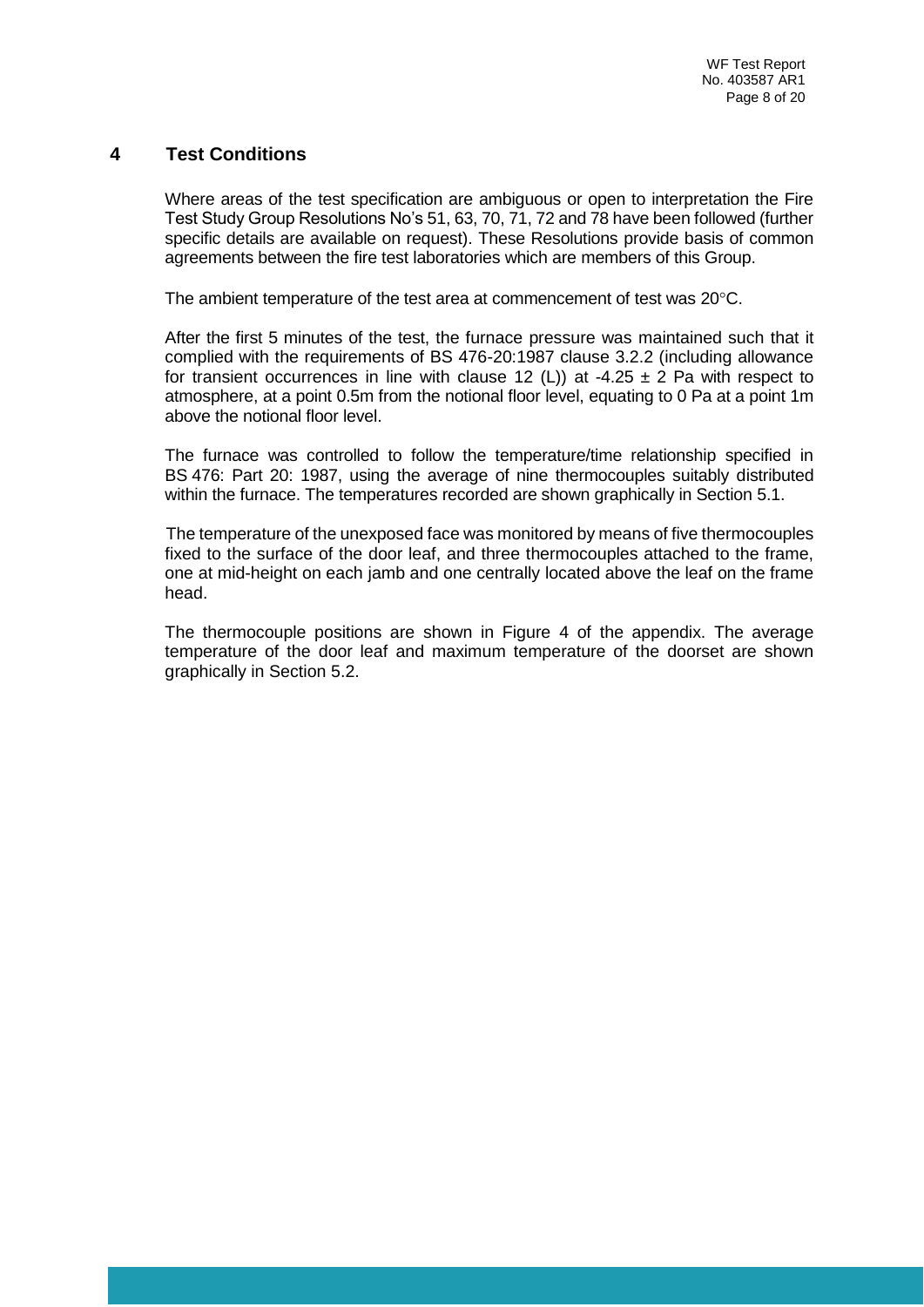## **5 Test results**

The following data and observations were recorded during the test.



#### **5.1 Furnace Temperature Curve**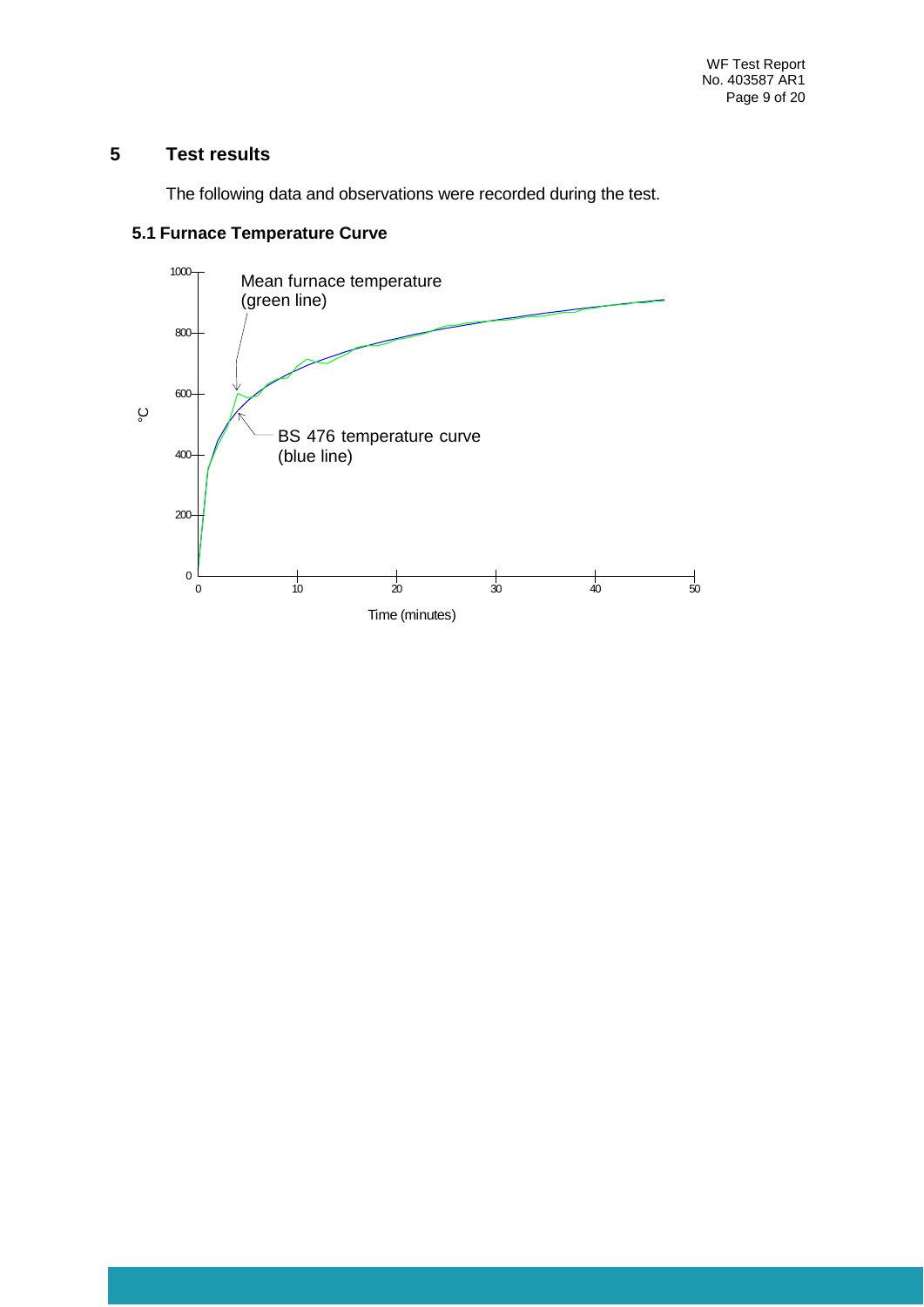

## **5.2 Unexposed Face Temperature Curves**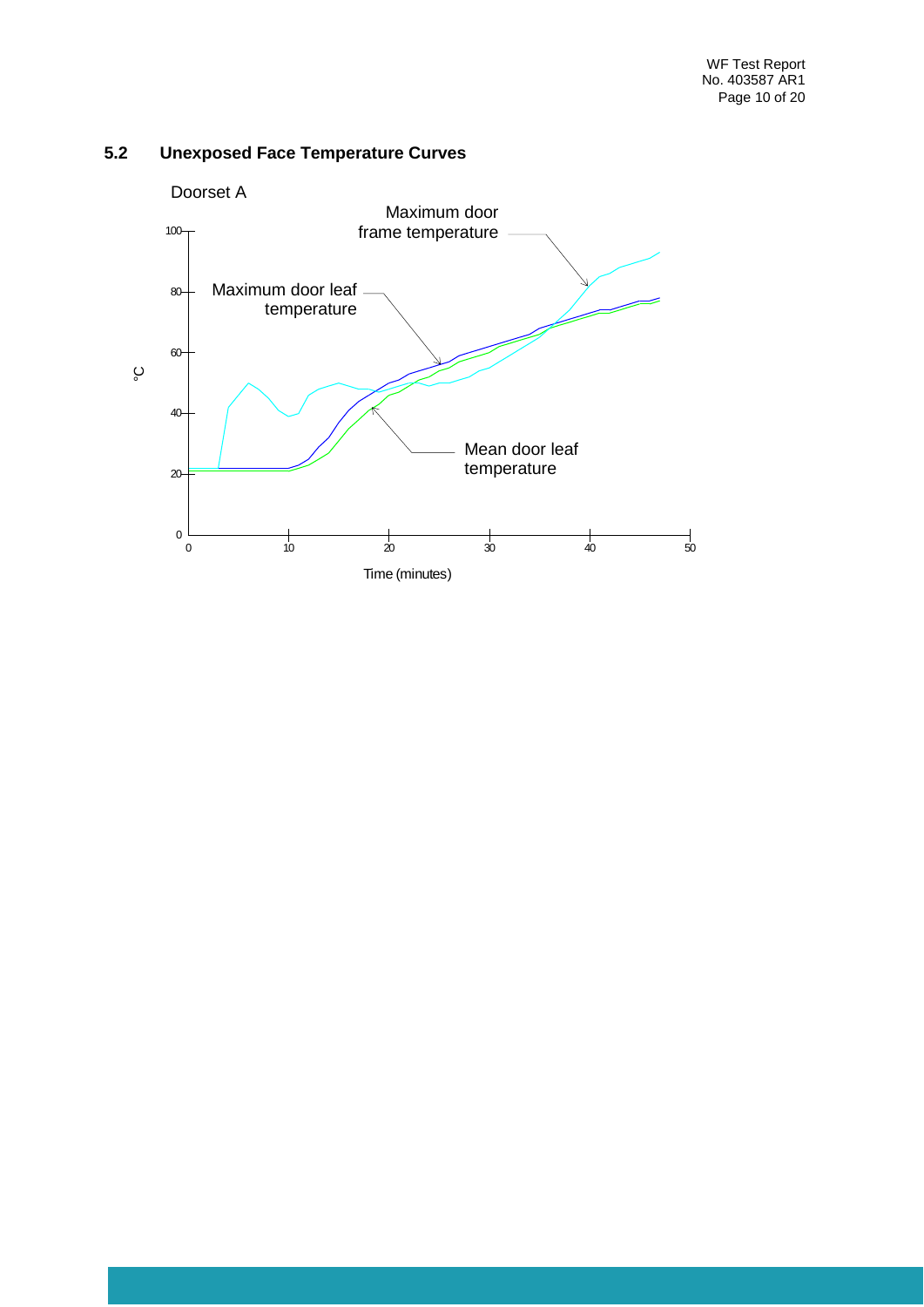#### **5.3 Door Distortion Data**

The following tables show the distortion of the door in mm with an accuracy of  $\pm 1$ mm. A positive measurement indicates distortion towards the furnace.

A negative measurement indicates distortion away from the furnace.

J, K and L give vertical movement of the door, a negative reading indicates that the door has dropped.



**Doorset - leaf (hung on the left and opening out away from the furnace)**

| Time | $\mathsf{A}$ | B        | С |    | c.    | ┍    | G       | п       |    | $\overline{\phantom{a}}$ |   |  |
|------|--------------|----------|---|----|-------|------|---------|---------|----|--------------------------|---|--|
| 10   | ◠            | ົ<br>. . | 3 |    | 2     | 3    | 0       | - 1     | -2 |                          |   |  |
| 20   | 3            | ົ<br>. . | 6 |    | -4    | $-2$ | -3      | ົ<br>-2 | ი  |                          |   |  |
| 30   | 6            |          |   |    | -9    | $-2$ |         | -2      |    |                          |   |  |
|      | 5            | ◠<br>s.  |   | -2 | $-21$ | ۰    | n<br>-ئ | -5      |    |                          | - |  |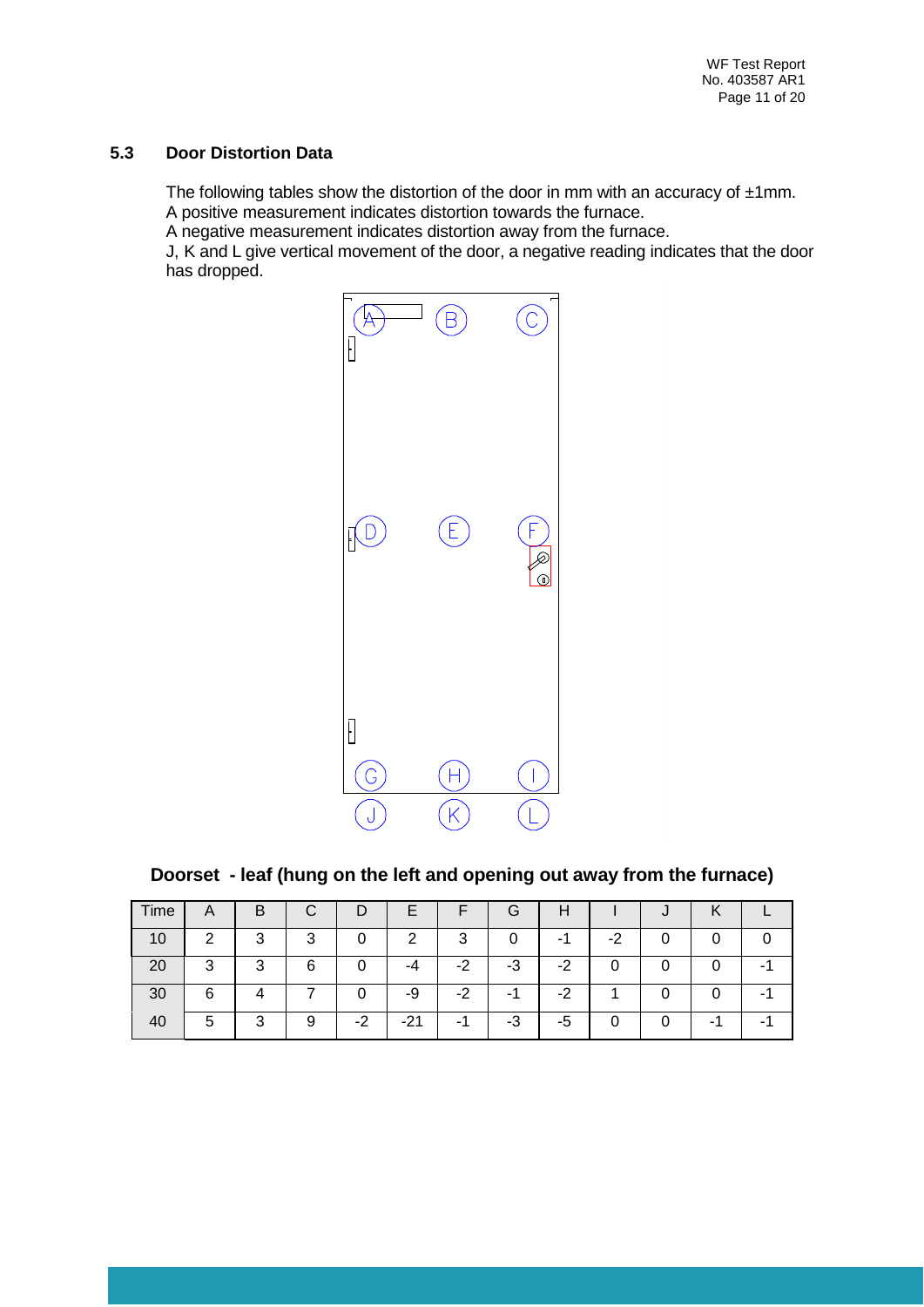

## **5.4 Door leaf to frame gaps**

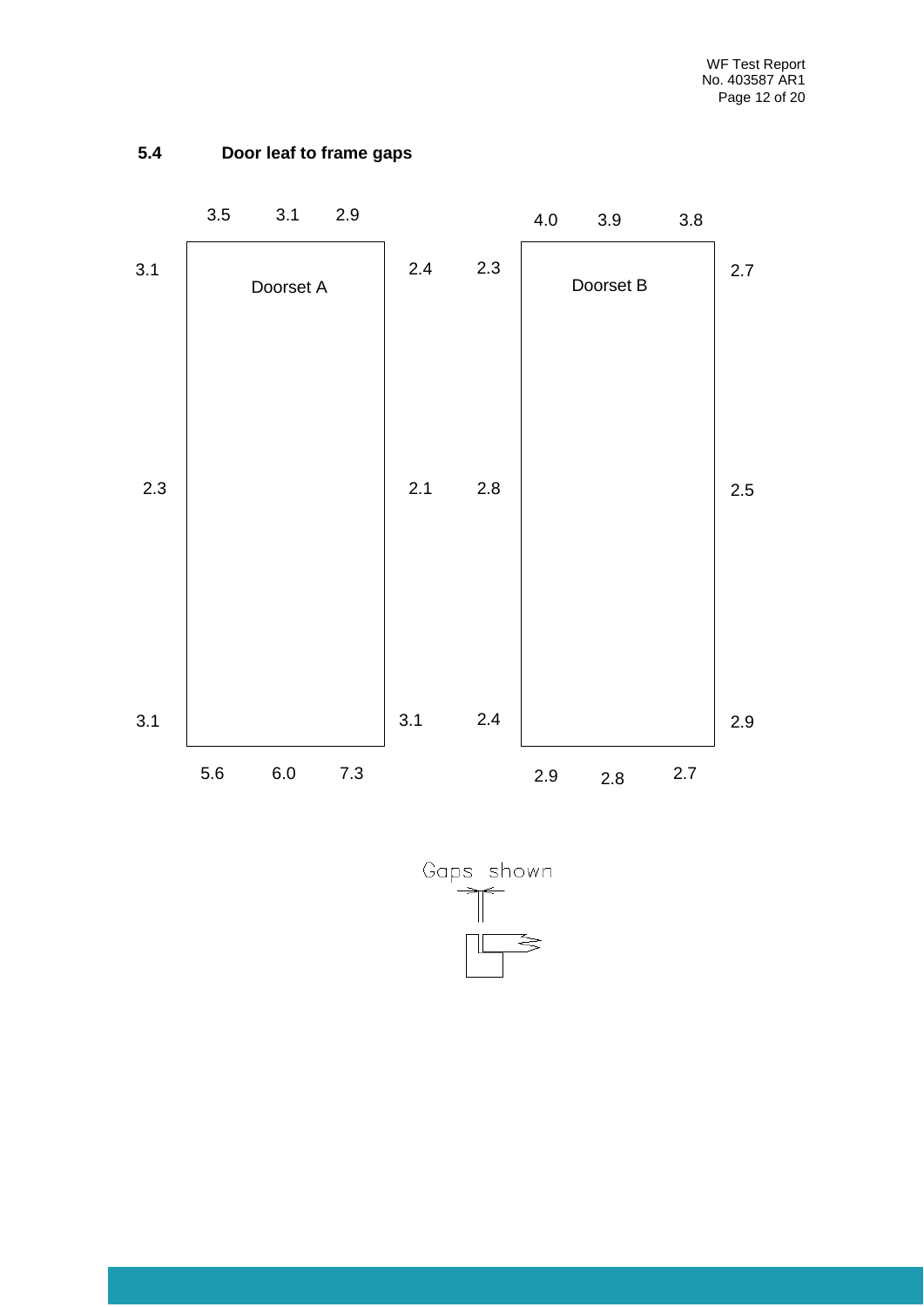## **5.5 Observations**

All comments relate to the unexposed face unless otherwise specified.

| Time<br>(minutes) | <b>Comments</b>                                                                                      |
|-------------------|------------------------------------------------------------------------------------------------------|
| 00:00             | <b>Test started</b>                                                                                  |
| 02:30             | There is smoke issuing at the top closing corner.                                                    |
| 04:10             | There is an increase in smoke issuing across the head.                                               |
| 05:30             | There is smoke issuing at the top hinge position.                                                    |
| 08:50             | There is smoke issuing at the top hanging corner.                                                    |
| 09:00             | There is an increase in smoke issuing at the threshold.                                              |
| 10:00             | There is an increase in smoke issuing at the hanging edge.                                           |
| 12:20             | There is smoke issuing at the middle hinge position.                                                 |
| 13:00             | There is an increase in smoke issuing from the middle hinge position upwards on<br>the hanging edge. |
| 14:00             | There is smoke issuing at the middle hinge position.                                                 |
| 17:30             | There is an increase in smoke issuing at the top hinge position and latch position.                  |
| 22:00             | There is discoloration at the top hinge position.                                                    |
| 47.00             | <b>Test terminated</b>                                                                               |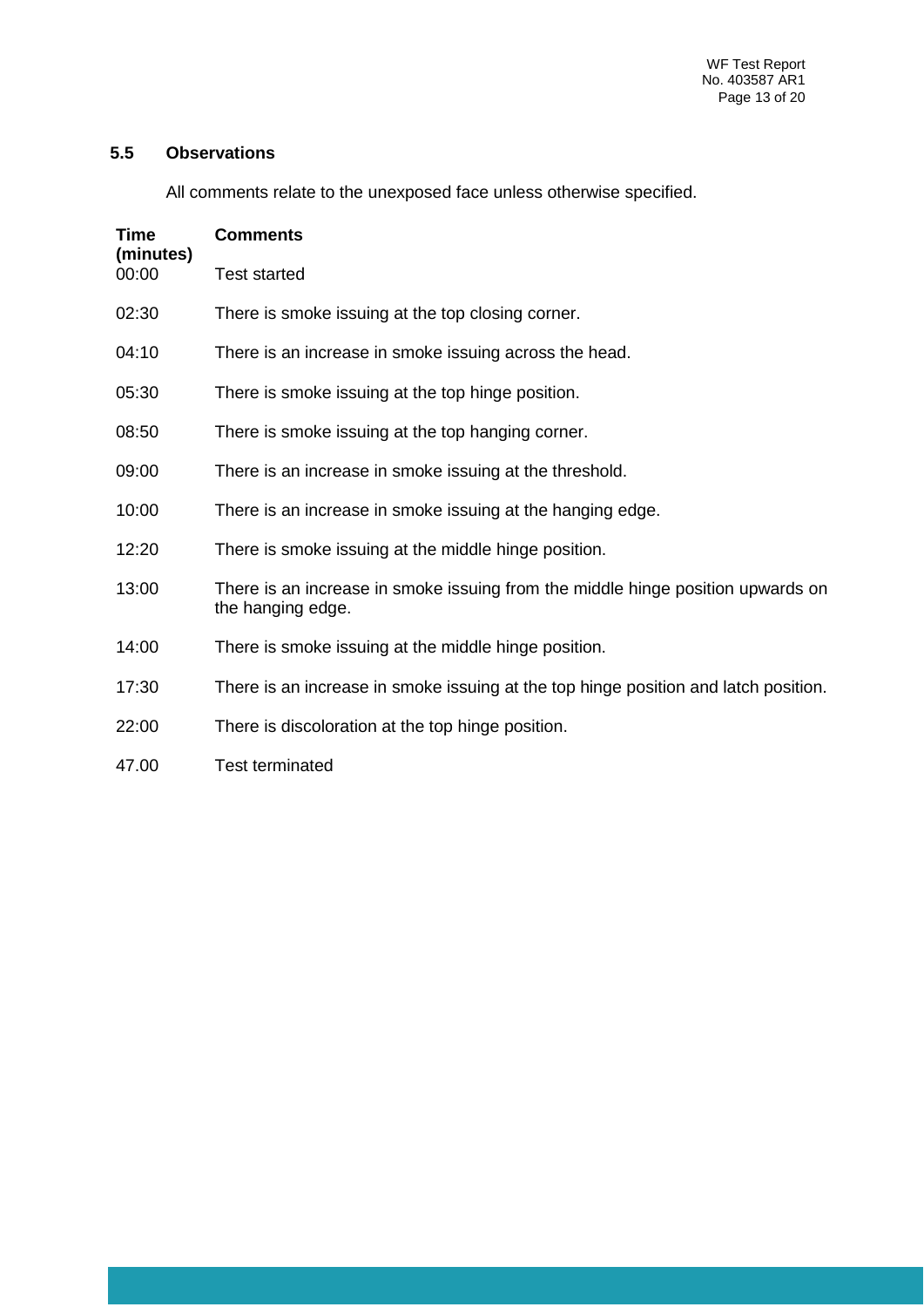#### **5.6 Times to Failure**

When tested in accordance with BS 476: Part 22: 1987, Method 6, determination of fire resistance of insulated doorsets and shutter assemblies, the requirements of the standard were satisfied for the following periods:

| <b>Integrity</b>  | 47 (forty seven)<br>minutes* |
|-------------------|------------------------------|
| <b>Insulation</b> | 47 (forty seven)<br>minutes* |

\* No failure at the termination of the test at 47 minutes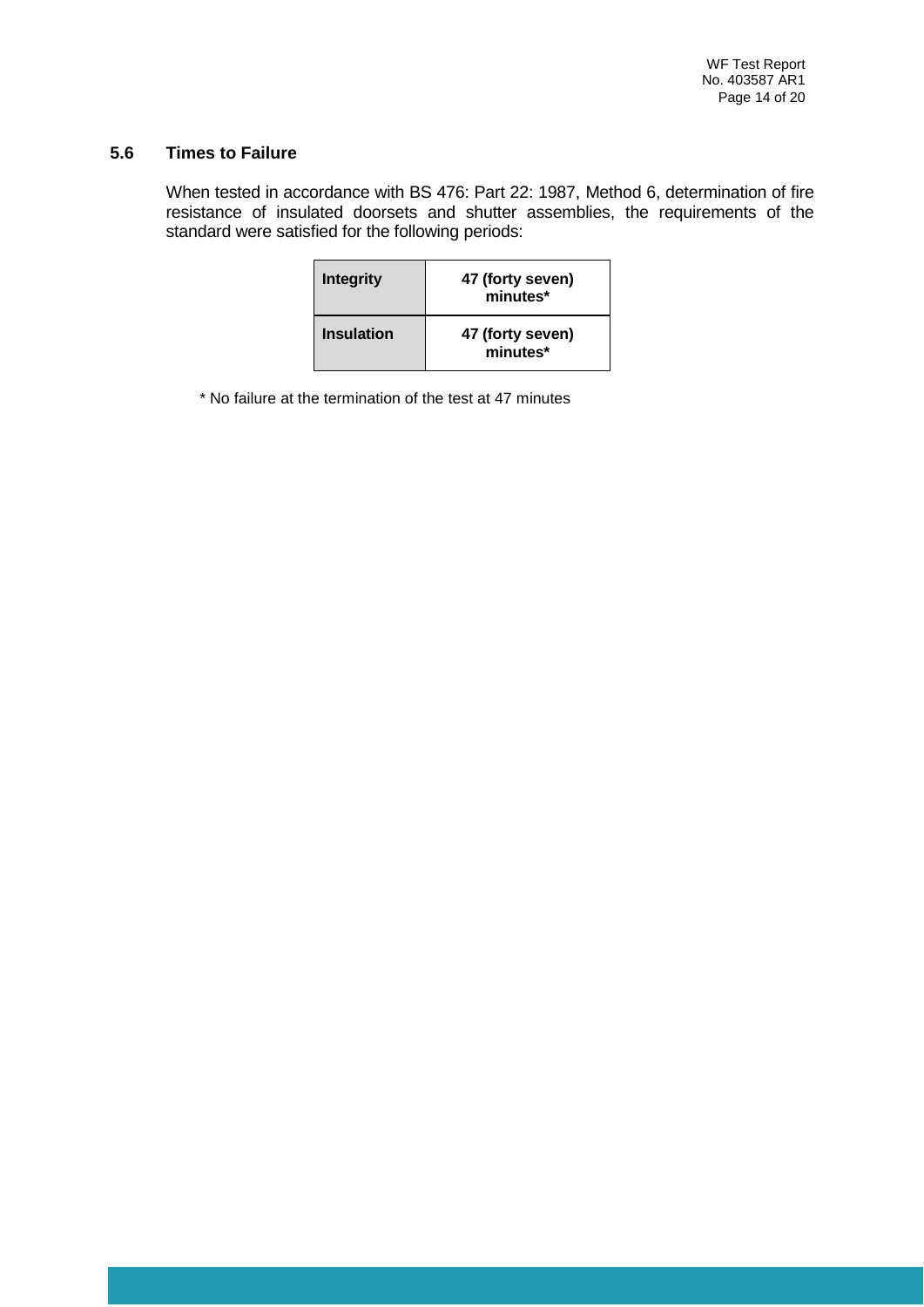#### **6 Limitations**

The results only relate to the behaviour of the element of construction under the particular conditions of test; they are not intended to be the sole criteria for assessing the potential fire performance of the element in use nor do they reflect the actual behaviour in fires.

Further, where information in relation to the specimen has been provided to us but not verified by us, we have assumed that it is correct; and where comments above identify particular materials or substances comprised in the specimen those comments are based on information supplied to us and/or on general visual inspection undertaken during the process of testing of the sample, and in either case have not been verified by reference to materials testing or documentary evidence except as described above. The fire resistance performance of doors of this design may be different if any aspect of the design or construction differs from that tested. This includes, by way of example only, any difference as a result of (i) any deviation from the information supplied to us, or (ii) the employment of different door to frame gaps. The tested assembly were asymmetrical and were tested such that both door leaf was tested opening away from the heating conditions of the test. The test result may not be appropriate to situations where by the sample tested haas been installed in a different configuration to that which they are tested.

The specification and interpretation of fire test methods are the subject of ongoing development and refinement. Changes in associated legislation may also occur. No assurance can be given that this test or its results will reflect current practice, and/or be consistent with prevailing legislative / regulatory requirements, at any time after the date of this report. Warringtonfire will be able to offer the addressee of this report, at any time on request, a review of the procedures adopted for a particular test to ensure that they are consistent with current practices, and if required may endorse the test report. It is strongly recommended that, at the latest, such a review be sought at intervals of no more than five years.

**This report may only be reproduced in full. Extracts or abridgements of reports shall not be published without permission of Warringtonfire. All work and services carried out by Warringtonfire Testing and Certification Limited are subject to, and conducted in accordance with, the Standard Terms and Conditions of Warringtonfire Testing and Certification Limited, which are available at <https://www.element.com/terms/terms-and-conditions> or upon request.**

|                | Written and checked by:  | <b>Authorised by:</b> |
|----------------|--------------------------|-----------------------|
| Signature:     |                          |                       |
| Name:          | James Bacchus            | <b>Adam Scott</b>     |
| Title:         | <b>Technical Officer</b> | Laboratory Manager    |
| Date of issue: | 06/06/2019               | 06/06/2019            |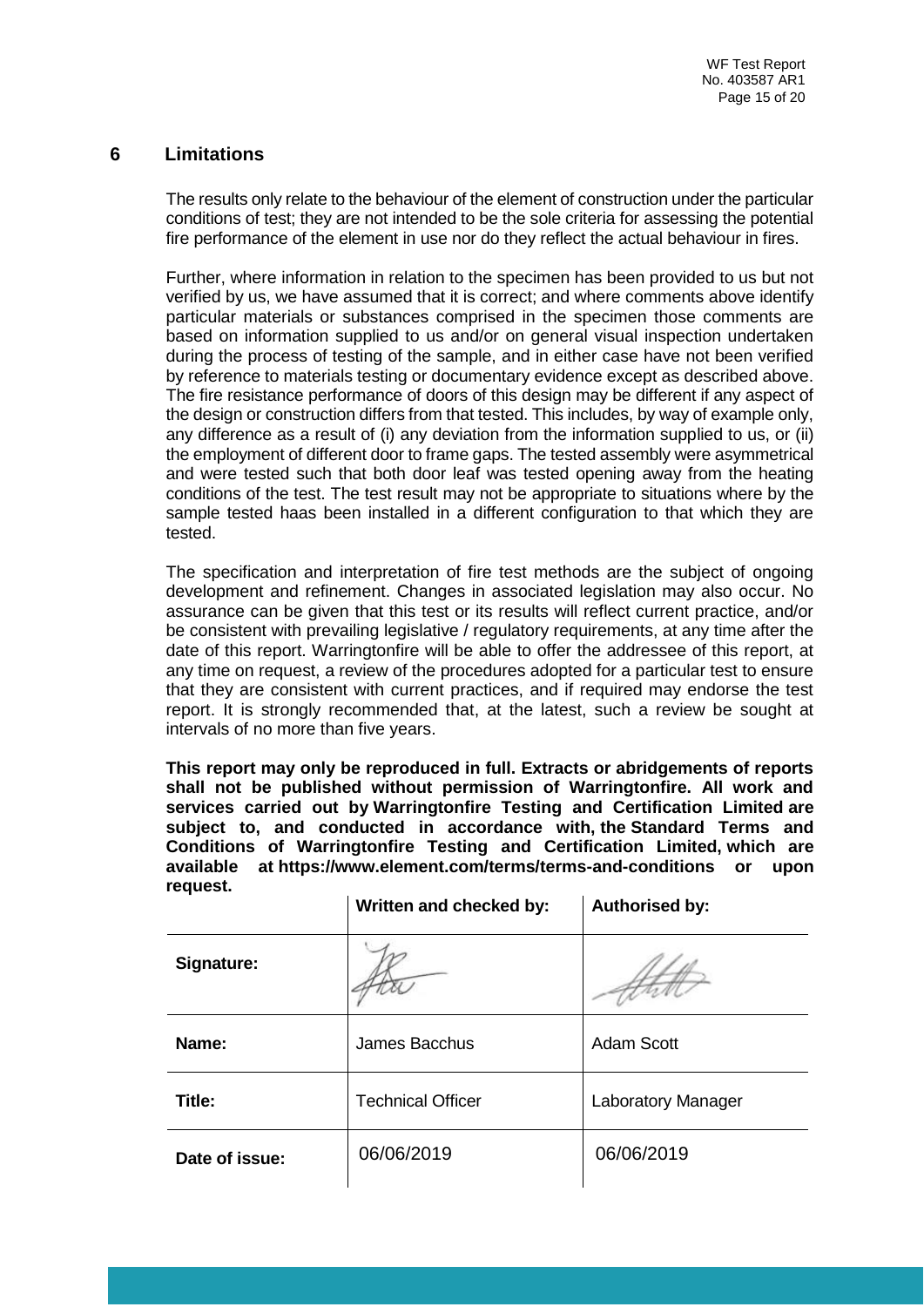WF Test Report No. 403587 AR1 Page 16 of 20

## **Photographs**

Intumescent interruptions by hardware

Around hinge blade Around the latch



At the start of the test



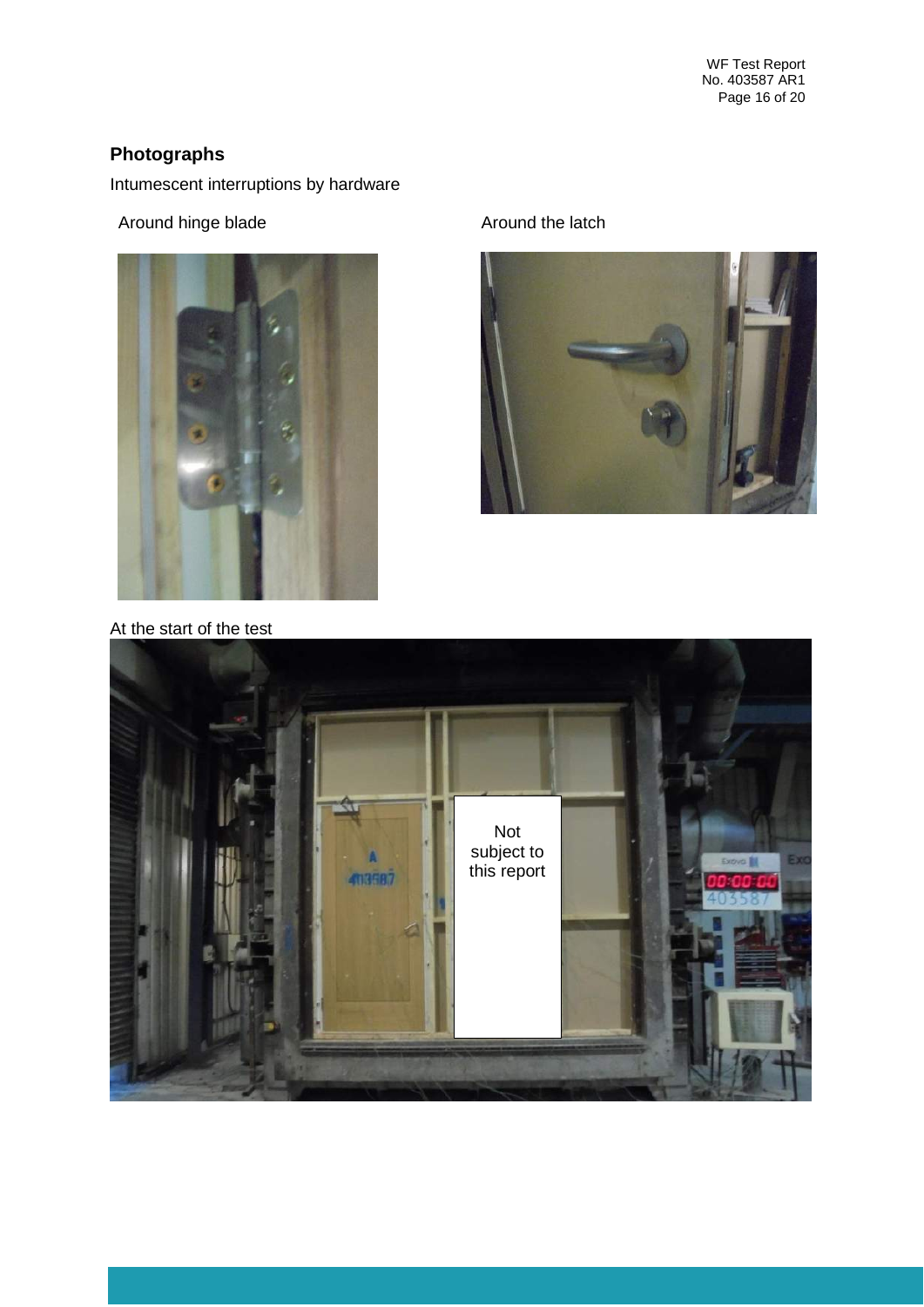WF Test Report No. 403587 AR1 Page 17 of 20

## At 10 minutes



#### After 20 minutes

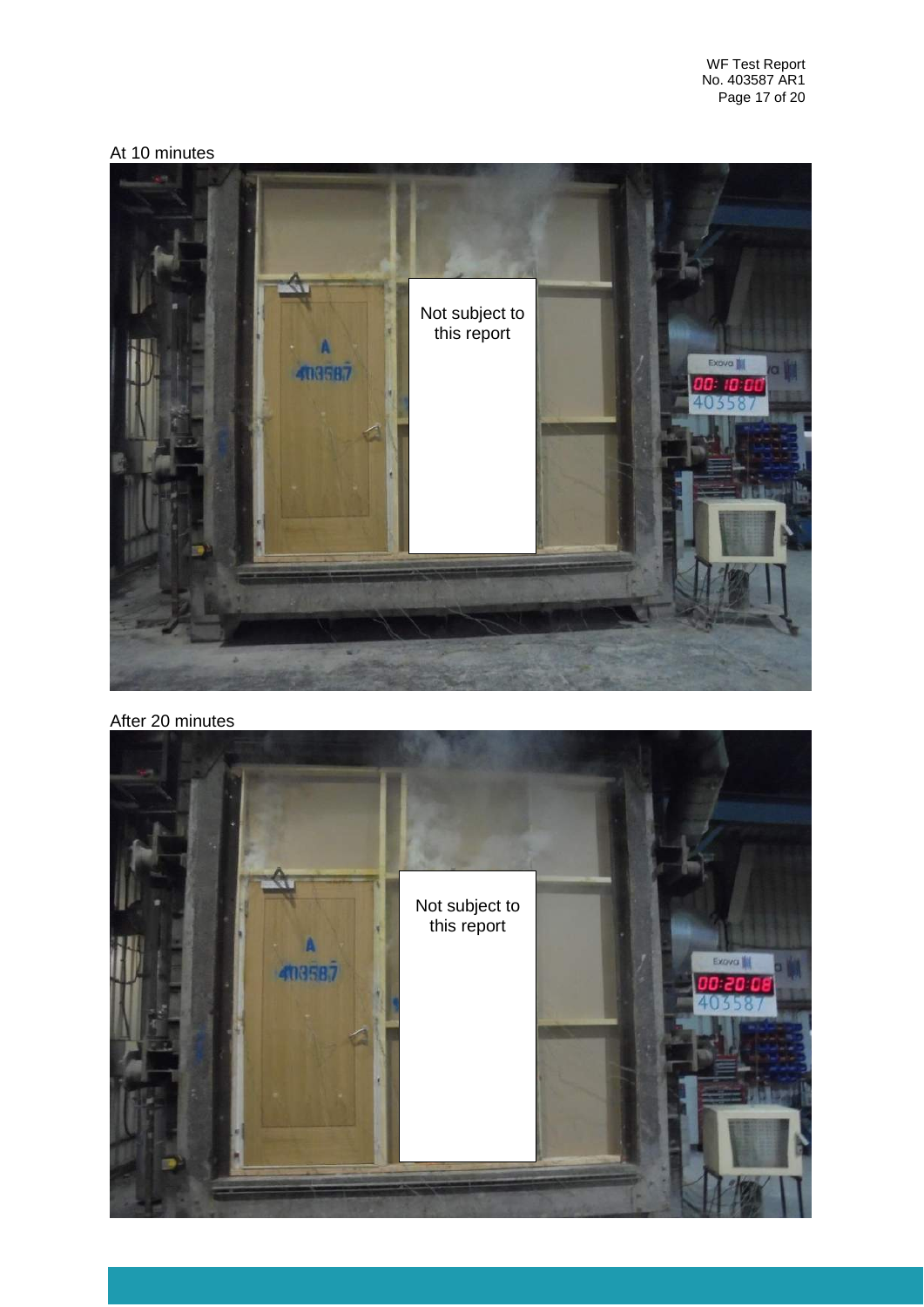## At 30 minutes



## At 40 minutes

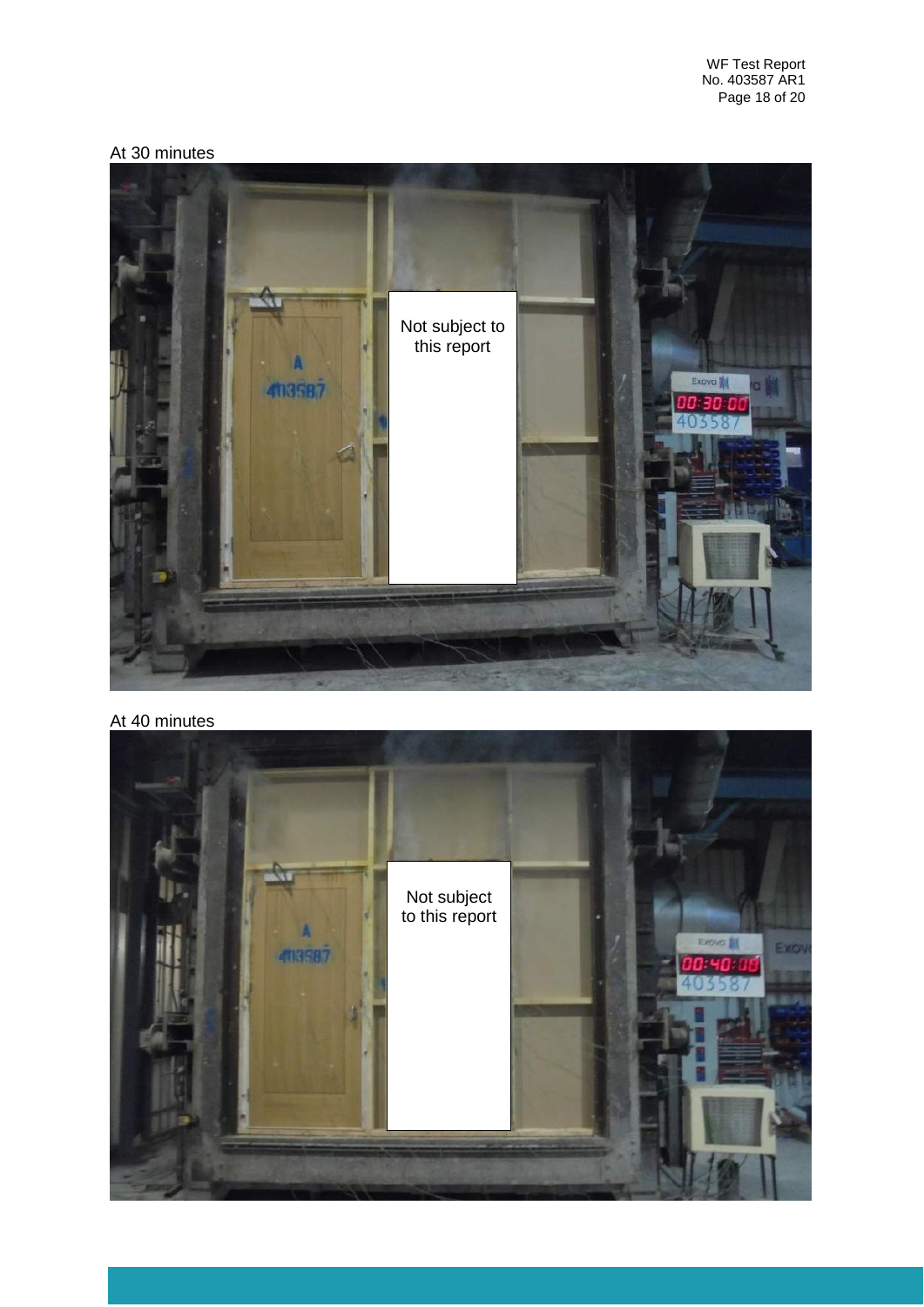WF Test Report No. 403587 AR1 Page 19 of 20

#### Exposed face – post test

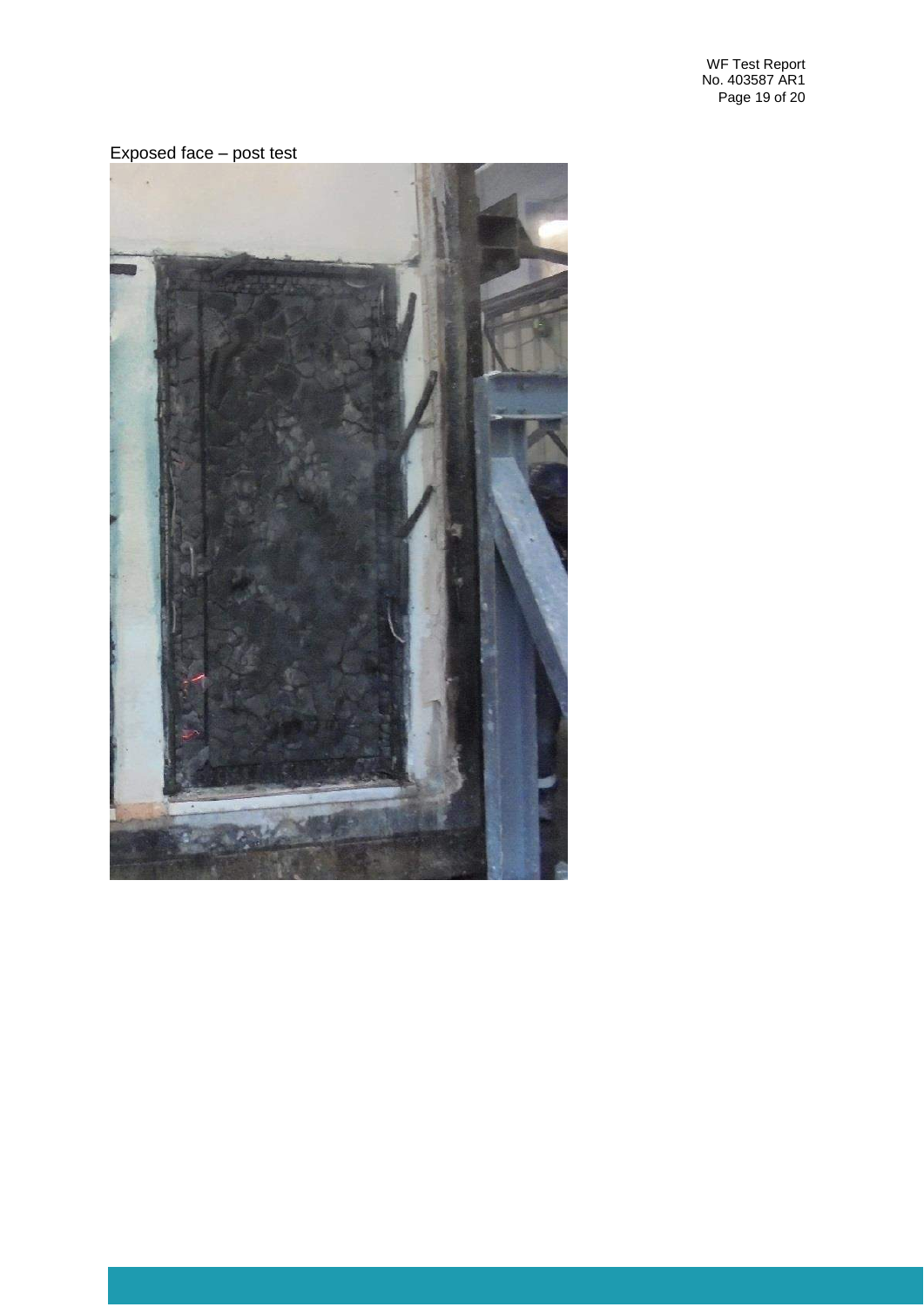WF Test Report No. 403587 AR1 Page 20 of 20

**Appendix – figures 1 to 4**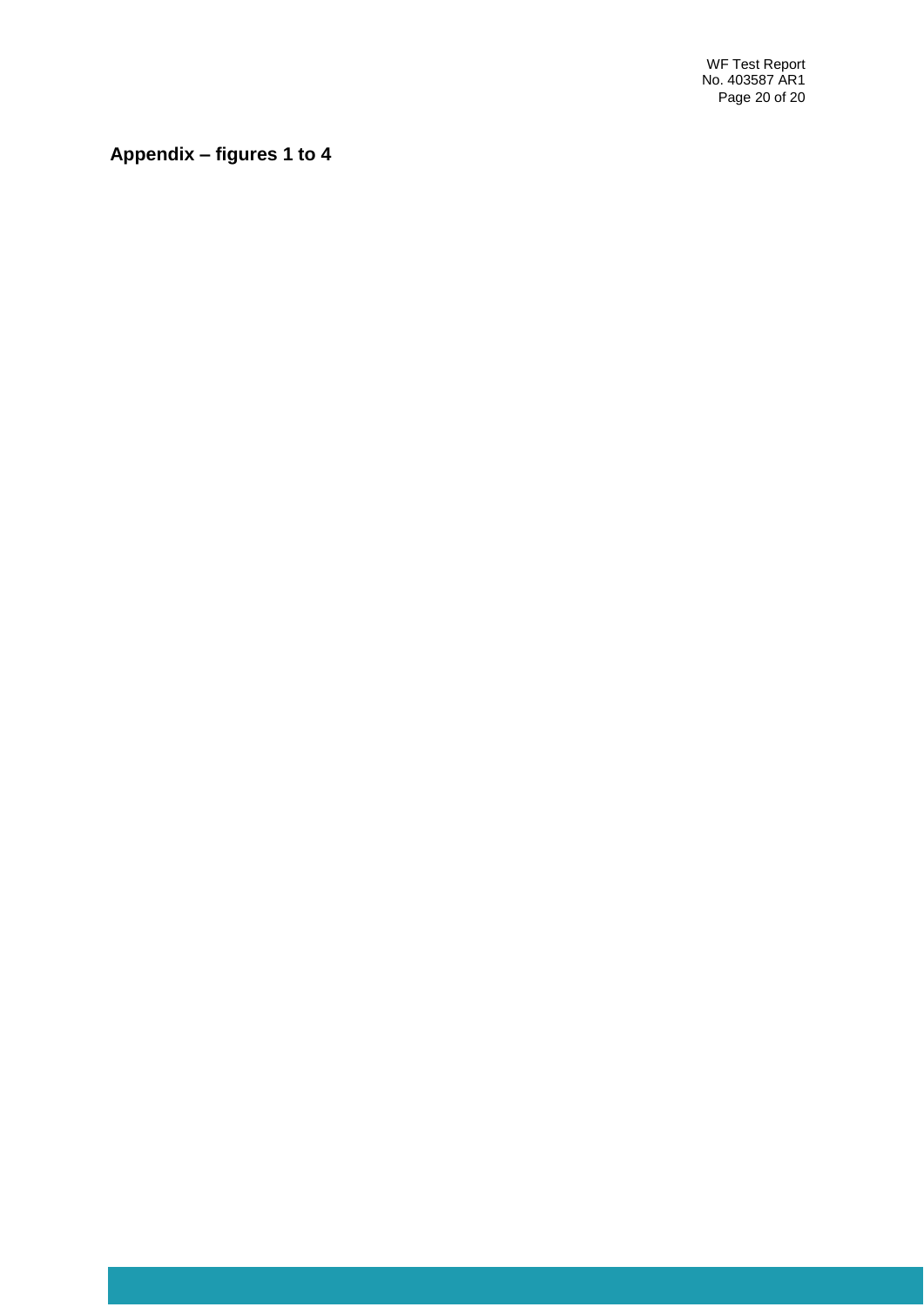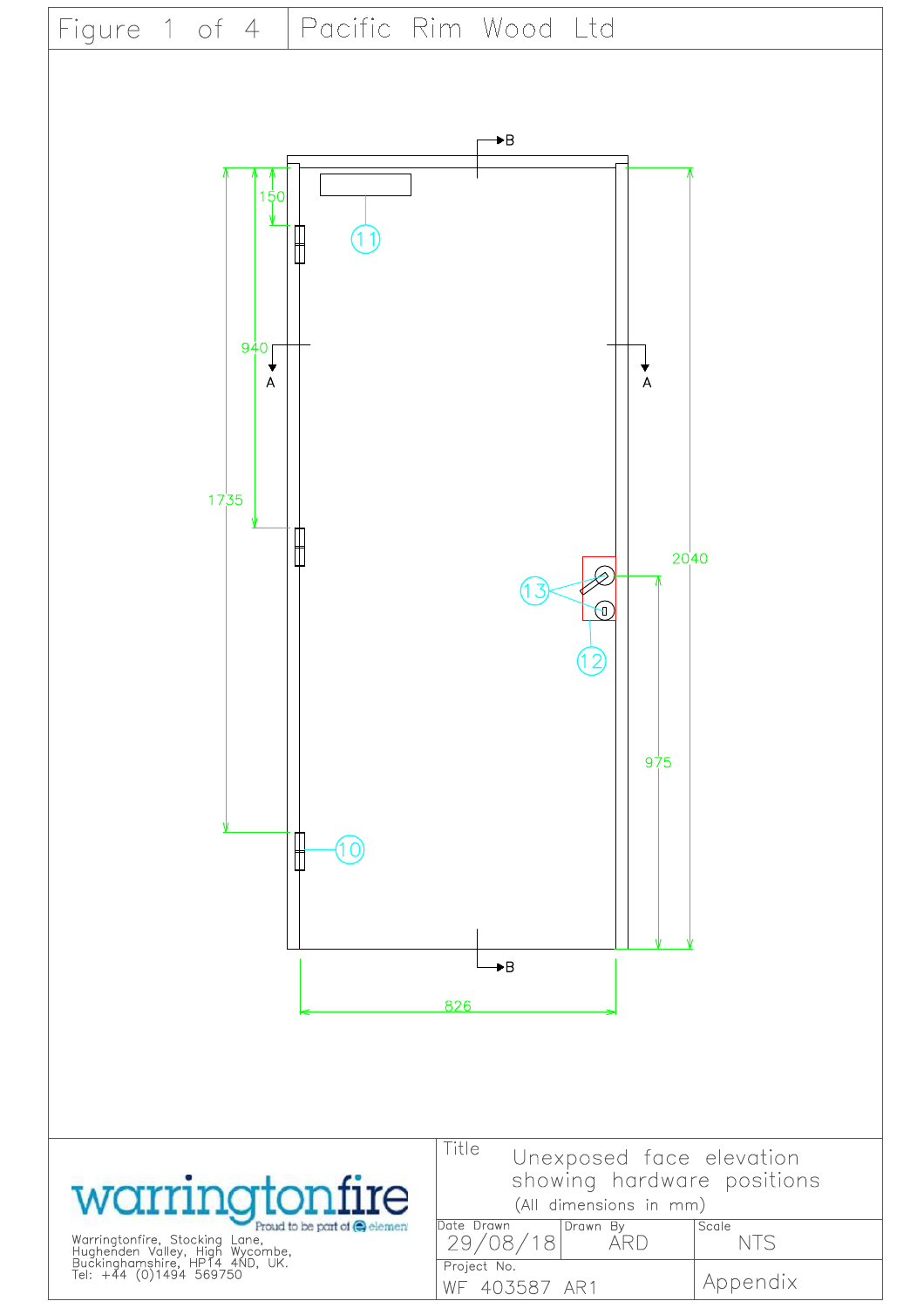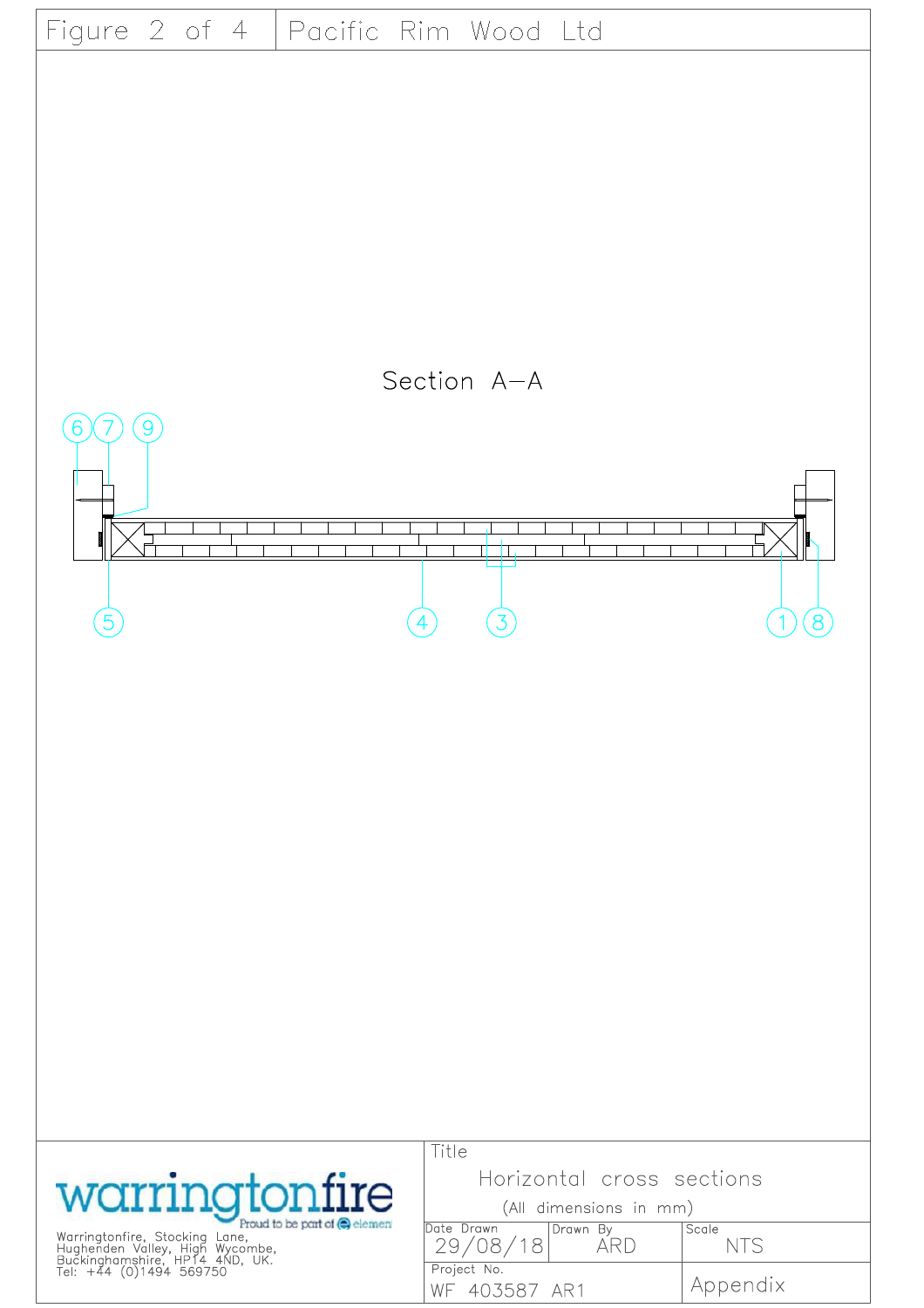